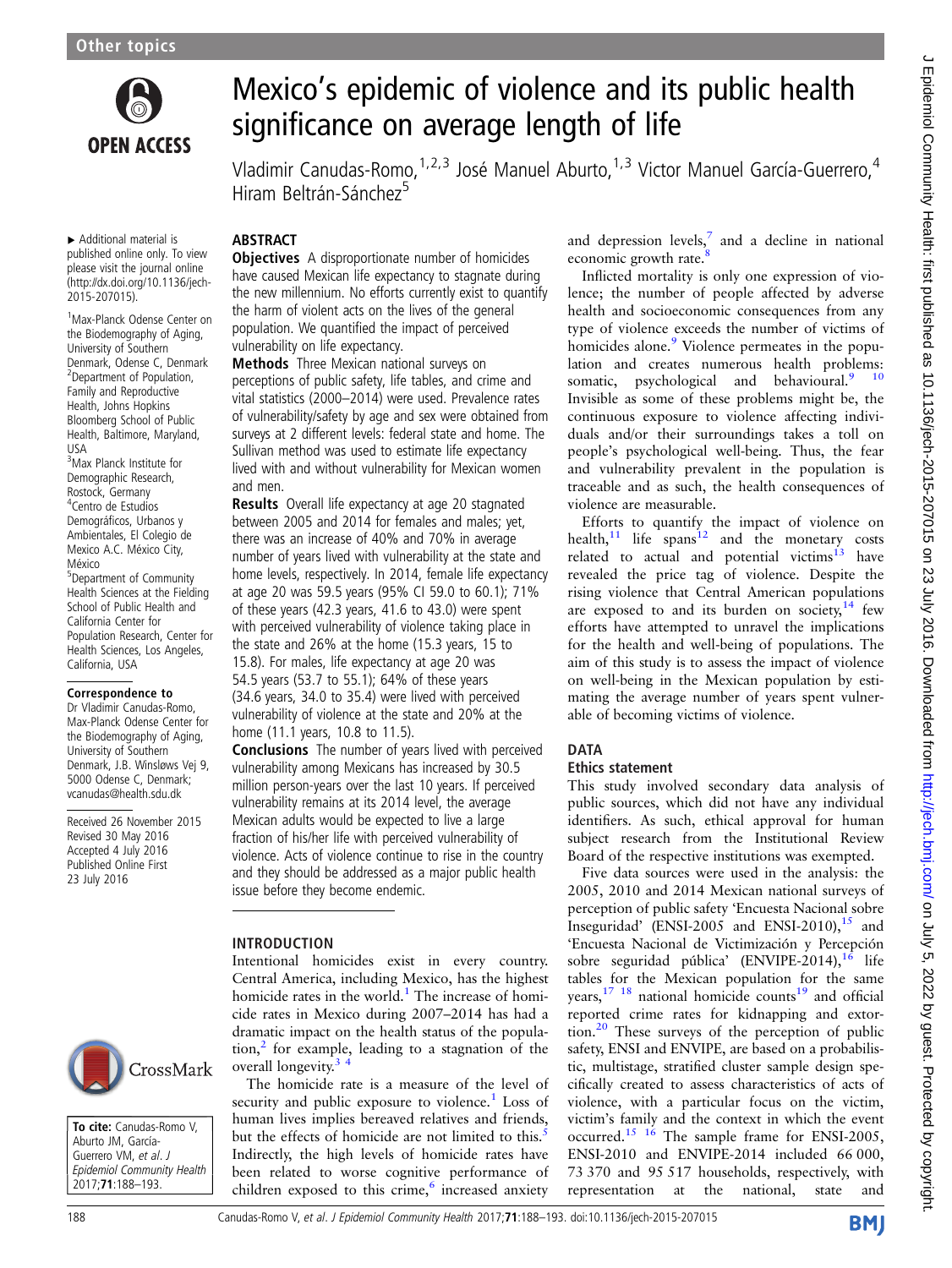<span id="page-1-0"></span>metropolitan level. From each household, an individual aged 18 or older was randomly selected and interviewed to collect information on the household regarding sociodemographic factors, perception of public safety and the performance of the judicial system, as well as listing any violent act that a household member or respondent had been victims of. For example, the list of violent acts included in the ENVIPE-2014 survey was: theft, injuries, damage to property, threats, fraud, homicide, rape and other sexual offences, extortion and kidnapping. From these surveys, we selected people aged 20 or older representing over 93% of the survey respondents in ENSI-2005, ENSI-2010 and ENVIPE-2014.

Information on homicide counts (ICD-10 code: X85-Y09) was available by sex and single years of age for each year from 2000 to 2014.[19](#page-5-0) Reported numbers were age-standardised using the age-specific population counts for Mexico in 2014. Rates of kidnapping (the act of abducting someone and holding them captive) and extortion (obtaining something, especially money, through force or threats) were available on an annual basis without disaggregation by age or  $sex.<sup>20</sup>$  $sex.<sup>20</sup>$  $sex.<sup>20</sup>$  Period life tables, elaborated by the Mexican Demographic Society (SOMEDE) for the Mexican population for 2005 and 2010, were used<sup>[17](#page-5-0)</sup> together with life tables forecasted for 2014 and 2020.<sup>18</sup> The median projection of the latter life tables is comparable with official projected life tables with the advantage that they are stochastic, which means that they take into account the uncertainty that surrounds mortality. Such uncertainty was used here for calculating the corresponding CIs. These mortality data are available by sex and single-age, with an open age-group 107 and older.

#### Measures

Vulnerability was measured by respondents' perception of crime in 2005, 2010 and 2014 at two levels (federal state, hereafter referred to as state, and at home) based on answers to the question 'In terms of crime, how do you consider living in your [state/ home] is?' with two response options: 'vulnerable' and 'safe'. The prevalence of vulnerability was estimated at every age for the two levels: state,  $\pi_{\rm x}$ (state) and home,  $\pi_{\rm x}$ (home); where  $\pi_{\rm x}$  denotes the prevalence of vulnerability in the population at age x. Local polynomial regressions were applied to the prevalence rates to smooth out the data and avoid fluctuations from age to age, while maintaining only minor deviations from the raw data (see online supplementary appendix). This process also allowed us to carry out sensitivity analysis to confirm the robustness of our results (see online supplementary appendix).

#### METHODS

The Sullivan method was used to calculate the person-years and the remaining years of life spent with and without vulnerability at different ages. $21$  Let the number of years lived by the population at age x be represented by the life table measure of personyears  $(L_x)$ . The product of the person-years and the prevalence rate of vulnerability allow separating  $L<sub>x</sub>$  into person-years lived with and without vulnerability, as  $L_x \times \pi_x$  and  $L_x \times (1 - \pi_x)$ , respectively. From these two sets of person-years, standard life table calculations are performed to obtain life expectancies lived with and without vulnerability. $22$  Thus, the average number of years lived at age  $x$ ,  $e_x$ , is decomposed as the number of years lived with vulnerability and years without vulnerability:  $e_x = e_x$ (vulnerability) +  $e_x$ (without vulnerability). More details on the Sullivan method are available elsewhere. $^{21}$  $^{21}$  $^{21}$  Life expectancies with and without vulnerability were calculated for locations: state and home.

The 95% CIs of life expectancies with vulnerability were derived from the 95% CI from the life tables and the SEs from the prevalence of vulnerability.<sup>[18 21](#page-5-0)</sup> Calculations were done by single years from ages 20 to 95, with an open age-group 96 and older, and separately by sex. We used a normal z-test for the statistical significance of differences between the prevalence of vulnerability by age for males and females. Finally, we used prevalence rates in 2005–2014 to project the prevalence for year 2020 using three approaches: constant, linear and quadratic. All the analyses were carried out using the R software ([http://www.r-project.org/\)](http://www.r-project.org/).

#### Limitations

Limitations of our study should be mentioned. First, our initial goal was to measure the number of years that the Mexican population spends in fear of acts of violence. However, the survey used did not explicitly ask for the level of fear that people were in. Instead, we used the question on vulnerability/ safety as a proxy to the former concept. Second, our results include only violent acts directly having an impact on individuals as assessed by the ENSI and ENVIPE surveys[.15 16](#page-5-0) Although our selected surveys only include certain types of crimes, our results represent the perception of vulnerability and security reflecting the overall experience of the respondent. Third, the Sullivan method assumes that the same mortality pattern follows irrespective of the living status (ie, with and without vulnerability). $21$  Although stress caused by violent acts might raise the risk of death of those feeling vulnerable,  $23$  we have no follow-up longitudinal studies to disentangle differential mortality related to vulnerability in the Mexican population. This illustrates the urgent need to collect longitudinal data that inform more precisely on the impact of the violence that the Mexican population has been exposed to in the first years of the [2](#page-5-0)1st century. $2-4$ 

#### RESULTS

Time-trends of kidnapping, extortion and homicides between 2000 and 2014 in Mexico are shown in figure 1. The kidnapping rate more than doubled over the period, from 0.6 (95% CI 0.54 to 0.64) to a peak of 1.4 (1.36 to 1.50) per 100 000, and extortions had a sixfold increase from 1.2 (1.09 to 1.23) to 6.9



Figure 1 Rates of extortion, homicide and kidnapping for the Mexican population from 2000 to 2014. Source: data from INEGI<sup>[19](#page-5-0)</sup> and SEGOB.<sup>2</sup>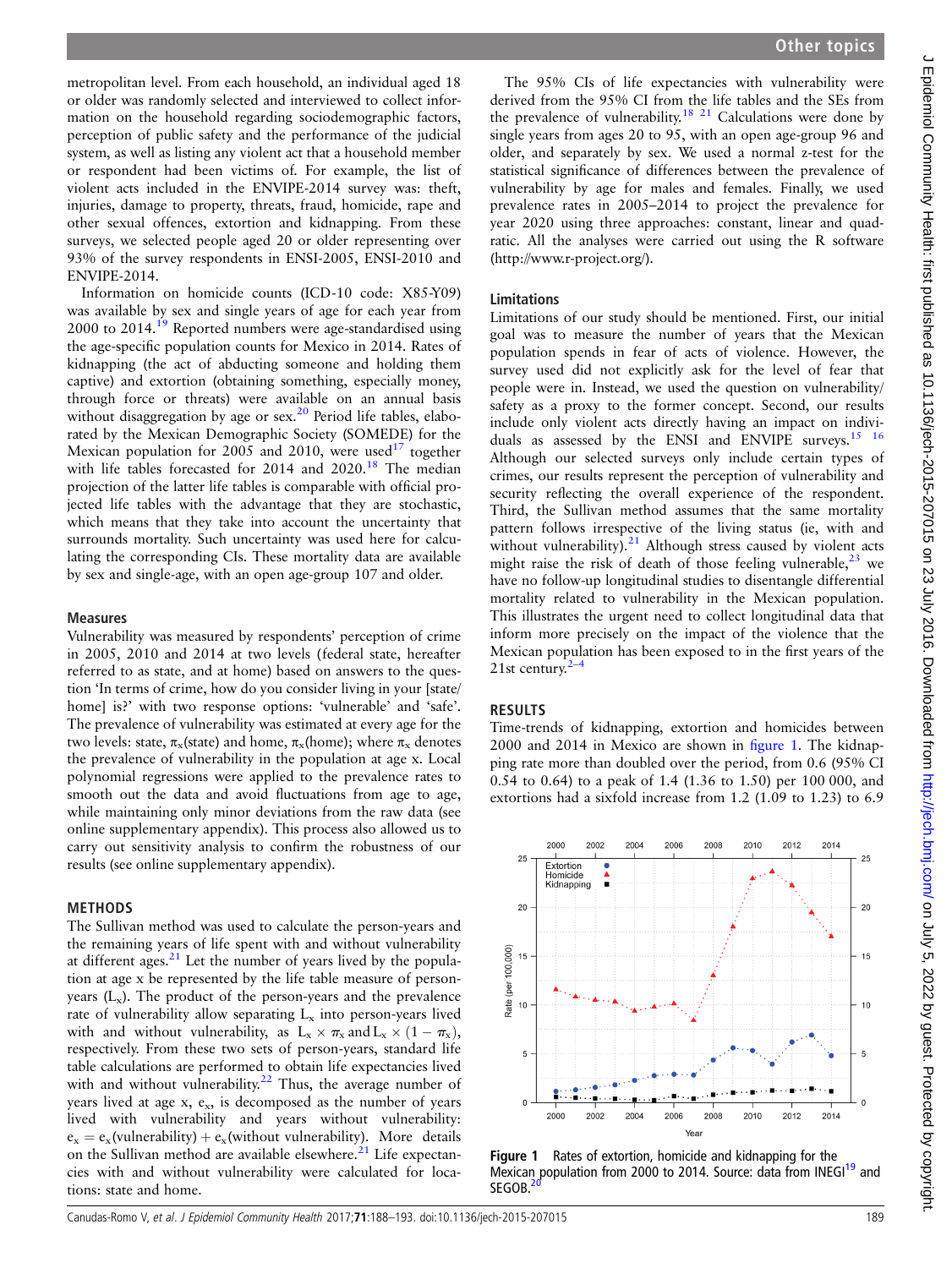(6.77 to 7.07) per 100 000. Homicide rates declined from 2000 to 2007, from 11.6 (11.37 to 11.79) to 8.4 (8.26 to 8.61) per 100 000, had a sharp increase between 2007 and 2011 with a peak of 23.7 (23.38 to 23.94) deaths per 100 000 in 2011 (a total of 27 213 deaths) and declined thereafter. Still, homicide rates in 2014 remained at more than double the level of 2007. These high homicide rates, along with the high rates in other types of violence, have had a toll on the population's well-being as seen in the prevalence of vulnerability.

Table 1 includes the prevalence of self-reported vulnerability for 2005, 2010 and 2014 for Mexican females and males at the state and home levels. Importantly, 2005 shows the prevalence for the time before the increase in violence, particularly homicide, whereas the other years capture the period of increase in violence (see fi[gure 1\)](#page-1-0). Vulnerability at the state level is higher than at home, at every time, age and for both sexes. Age patterns of the prevalence of vulnerability show a decline with age for 2005, whereas 2010 and 2014 are characterised by beginning with a slight increase and then a decline with age. In 2005, the prevalence peaks at ages 20–49, whereas in 2010 and 2014 it has shifted to older ages 40–59. In 2005, 2010 and 2014, females' highest concentration of vulnerability at the state level increases from 56% to 72% and goes further up to 74%, and vulnerability at the home level begins at 17%, rising to 23% and 30%, for those same years. Males reported significantly less vulnerability compared to females at ages 20–69 at the state and home levels.

Life table survival functions for Mexican females at ages 20 and older in 2005 and 2014 are practically identical, reflecting stagnation in overall survival in the decade (figure 2). At each age, the number of person-years is separated into those lived with and without vulnerability with a further disaggregation of vulnerability at the state (figure 2, top row) and home (bottom row) levels. The average number of person-years with

vulnerability at the state level is more than three times higher than those at home, but the upturn in vulnerability between 2005 and 2014 is greater at home, and the gap between vulnerability at the state and home levels falls. Males show similar results although with fewer person-years with vulnerability (see online supplementary appendix).

Life expectancies with and without vulnerability are summarised in [table 2](#page-4-0). Between 2005 and 2014, life expectancy at age 20 increased by a third of a year for females (2005: 59.2 years, 95% CI 59.2 to 59.3; 2014: 59.5 years, 59.0 to 60.1) and stagnated for males (2005 and 2014 at 54.4 years, 53.7 to 55.1). On the contrary, life expectancy with vulnerability increased its share over time.

While females have greater life expectancy than males at every age, they spend most of the extra years with perceived vulnerability. Importantly, the percentage difference in years spent with vulnerability between the sexes is highest at younger adult ages. In 2005, for example, females aged 20 spent about 51% of their remaining life with vulnerability at the state level (30.1 years, 95% CI 29.7 to 30.5), while the corresponding value for males is about  $46\%$  (24.9 years, 24.5 to 25.4). By 2014, vulnerability has reached alarming levels: females aged 20 spent about 71% of their remaining life with vulnerability at the state level (42.3 years, 41.6 to 43.0), whereas the corresponding value for males is about 64% (34.6 years, 34.0 to 35.4).

A large increase of life span spent in years of vulnerability between 2005 and 2014 is seen at state and home levels. For example, at age 20, female life expectancy with vulnerability at the home level increases linearly from 14% in 2005, to 20% in 2010 and 26% in 2014 (2005: 8.4 years, 95% CI 8.2 to 8.7; 2010: 11.7 years, 11.5 to 12.1; 2014: 15.3 years, 15.0 to 15.8). The corresponding proportions for males are 12%, 16% and 20%, for 2005, 2010 and 2014, respectively (2005: 6.5 years, 95% CI 6.3 to 6.9; 2010: 8.6 years, 8.4 to 8.9; 2014:



Figure 2 Person-years lived with and without vulnerability at the state (top row) and home (bottom row) levels for Mexican females aged 20 and older in 2005 and 2014. Source: Authors' calculations, data from the ENSI-2005, ENSI-2010<sup>[15](#page-5-0)</sup> and ENVIPE-2014<sup>[16](#page-5-0)</sup> surveys, and period life tables.[17 18](#page-5-0)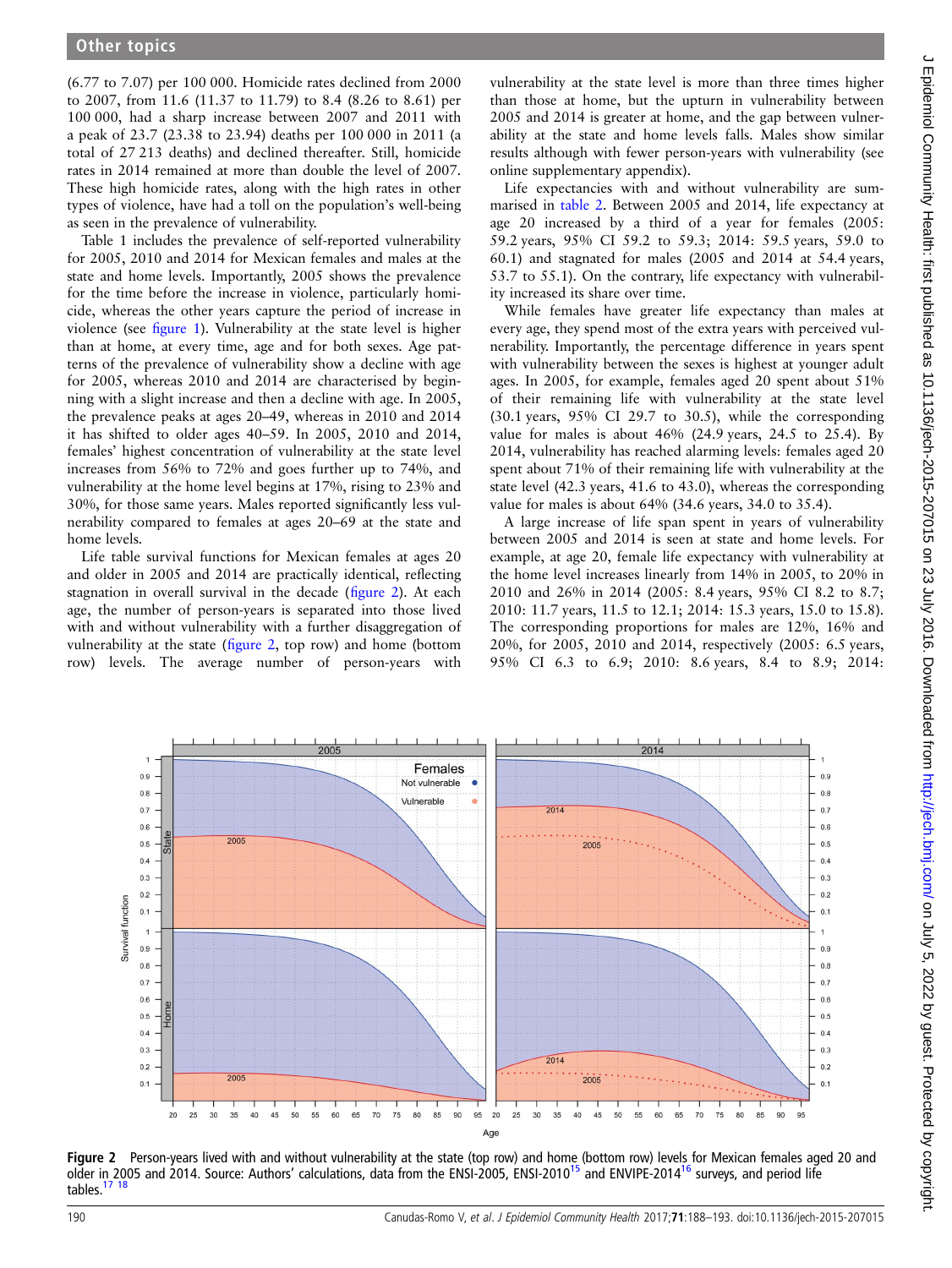11.1 years, 10.8 to 11.5). Life expectancies with vulnerability at other ages also show similar expanding share in Mexican lives over the 2005–2014 decade.

The actual number of people aged 20 and above feeling vulnerable to violence can be calculated as the product of the estimated years spent with vulnerability and the population size at this age. For 2005, 2010 and 2014, the number of Mexican person-years lived with vulnerability is 53.1, 77.3 and 83.6 million, respectively. This is equivalent to an increase in the number of years with vulnerability of 30.5 million, resulting from the increase in violence in the country between 2005 and 2014.

If the increasing tendency in the perception of vulnerability continues to 2020, female life expectancy at age 20 is estimated to be 60.11 years (CI 61.11 to 59.11), of which 71% (62% to 87%) could be spent with vulnerability at the state and 33% (26% to 37%) at the home level. For males, the corresponding life expectancy is estimated to be 54.96 years (55.96 to 53.96), with 64% (43% to 79%) with vulnerability at the state and 26% (21% to 30%) at the home level. Thus, for females and males, while vulnerability at the state level could stay in the same range, safety perception at home might experience a substantial increase compared with values for 2014.

#### **DISCUSSION**

This is the first study to unravel implications of violence, other than homicides, on average length of life in the Mexican population. We dissect average years of life into years living with and without vulnerability. Based on the perception of vulnerability in 2005, 2010 and 2014, Mexicans' feelings of safety have reached remarkable low levels and rather than improving they are worsening. While in 2005 Mexican adults spent less than half of their life spans with perceived vulnerability of violence, they now spend two-thirds of their life spans with vulnerability. Home is defined as the less vulnerable shelter, although the shadow of vulnerability is also evident there. Mexican females enjoy greater life expectancies than males, but much of that extra life span is marred by the perception of vulnerability.

Our results show that the proportion of people living with vulnerability increases in relation to the distance from their home. It can be speculated that this incremental perceived vulnerability corresponds to people's interpretation of the mass media description of distant events at the state and national level (eg, [http://www.economist.com/blogs/graphicdetail/2012/](http://www.economist.com/blogs/graphicdetail/2012/11/mexican-drug-war) [11/mexican-drug-war\)](http://www.economist.com/blogs/graphicdetail/2012/11/mexican-drug-war), their visual inspection of their surroundings including the perception of corruption and impunity of public institutions, $24$  and their own experience (home). This concentric identification of individuals and the negative effect of violence in the media is known as the 'third-person effect' favouring the in-group.<sup>[25](#page-5-0)</sup> However, 7% of the Mexicans interviewed in 2014 responded in a reverse manner perceiving higher security outside their home.<sup>16</sup> This might be related to family or partner violence<sup>[9 26](#page-5-0)</sup> not fully explored in the survey.

Some evidence indicates that Mexicans have learned to cope with violent shocks.<sup>[27](#page-5-0)</sup> However, our results indicate that violence has left an imprint on people's perceptions of their surroundings. Among those interviewed in the ENVIPE-2014 survey,  $16$  a third (33%) reported the experience of a violent event in years previous to 2013 as opposed to 14% in 2013. Nonetheless, victims of previous years reported the same levels of vulnerability as victims in 2013. The sequels of violent events can last for a long time and their impact can be seen in somatic and mental health.<sup>9</sup> <sup>10</sup>

The perception of vulnerability of the Mexican population has increased in parallel with the greater number of homicides in the country. The lowest number of homicides in the decade was reported in 2007 (see fi[gure 1](#page-1-0)), and surveys on security indicated that 29% of the population reported living with vul-nerability the previous year.<sup>[28](#page-5-0)</sup> By 2011, however, the number of homicides had increased by threefold, whereas 71% of respondents reported living with vulnerability.[15](#page-5-0) These high levels of homicides<sup>[19](#page-5-0)</sup> and perceived vulnerability have remained high until the present (see table 1). Furthermore, other types of violence, as kidnapping and extortion reported in fi[gure 1,](#page-1-0) obtained from official crime reports by victims $^{20}$  $^{20}$  $^{20}$  also indicate an important toll of violence on the Mexican population. Although these numbers show a dismaying picture, they only represent an underestimate of the actual violence that the Mexican population is exposed to.<sup>[29](#page-5-0)</sup>

Among the ENVIPE-2014 interviewees, crimes in 2013 and those years preceding 2013 were evenly distributed between female and male victims at 13% and 15%, and 32% and 35%, respectively.[16](#page-5-0) Nevertheless, our results show that the share of people living with vulnerability is greater for women than for men, particularly for younger adults. Furthermore, there is a larger sex disparity at the state than at the home level. This difference in perception might be related to differential processing of information regarding perceived threats between men and women. Evidence from clinical psychology indicates that

Table 1 Prevalence of self-reported vulnerability among Mexicans (%), 2005, 2010 and 2014

|           | <b>State</b>  |             |          | Home   |                |          |
|-----------|---------------|-------------|----------|--------|----------------|----------|
| Age-group | <b>Female</b> | <b>Male</b> | p Value* | Female | <b>Male</b>    | p Value* |
| 2005      |               |             |          |        |                |          |
| $20 - 29$ | 54            | 49          | 0.000    | 16     | 13             | 0.000    |
| $30 - 39$ | 56            | 51          | 0.000    | 17     | 13             | 0.000    |
| $40 - 49$ | 56            | 49          | 0.000    | 16     | 13             | 0.000    |
| $50 - 59$ | 54            | 46          | 0.000    | 15     | 12             | 0.000    |
| $60 - 69$ | 51            | 43          | 0.000    | 14     | 9              | 0.000    |
| $70 - 79$ | 44            | 41          | 0.125    | 10     | 10             | 0.723    |
| $80 - 89$ | 37            | 35          | 0.478    | 9      | $\overline{7}$ | 0.387    |
| $90+$     | 27            | 40          | 0.160    | 11     | 12             | 0.876    |
| 2010      |               |             |          |        |                |          |
| $20 - 29$ | 67            | 63          | 0.000    | 17     | 13             | 0.000    |
| $30 - 39$ | 71            | 65          | 0.000    | 21     | 17             | 0.000    |
| $40 - 49$ | 72            | 67          | 0.000    | 23     | 18             | 0.000    |
| $50 - 59$ | 71            | 67          | 0.000    | 23     | 19             | 0.000    |
| $60 - 69$ | 67            | 65          | 0.085    | 21     | 19             | 0.025    |
| $70 - 79$ | 63            | 59          | 0.016    | 17     | 15             | 0.115    |
| $80 - 89$ | 58            | 54          | 0.200    | 14     | 10             | 0.036    |
| $90+$     | 54            | 47          | 0.357    | 19     | 15             | 0.495    |
| 2014      |               |             |          |        |                |          |
| $20 - 29$ | 72            | 63          | 0.000    | 22     | 16             | 0.000    |
| $30 - 39$ | 74            | 63          | 0.000    | 28     | 21             | 0.000    |
| $40 - 49$ | 74            | 65          | 0.000    | 30     | 24             | 0.000    |
| $50 - 59$ | 74            | 67          | 0.000    | 30     | 25             | 0.000    |
| $60 - 69$ | 72            | 66          | 0.000    | 27     | 24             | 0.007    |
| $70 - 79$ | 68            | 63          | 0.001    | 23     | 18             | 0.000    |
| $80 - 89$ | 62            | 59          | 0.166    | 17     | 17             | 0.871    |
| $90+$     | 63            | 55          | 0.250    | 13     | 14             | 0.715    |
|           |               |             |          |        |                |          |

Data from the ENSI-2005, ENSI-2010<sup>[15](#page-5-0)</sup> and ENVIPE-2014<sup>16</sup> surveys.

\*p Values of differences in the prevalence of vulnerability between females and males were estimated with a normal z-test.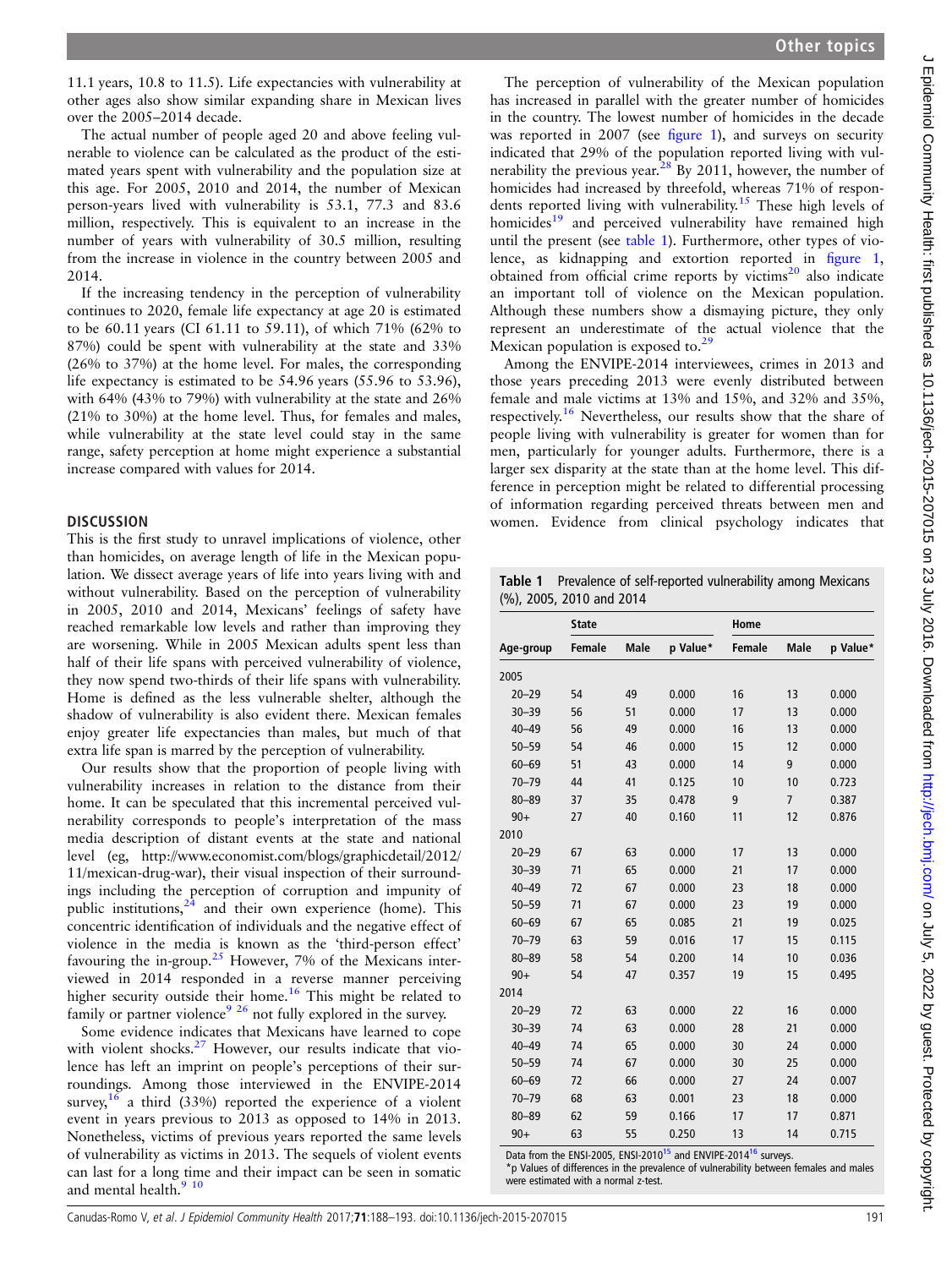<span id="page-4-0"></span>Table 2 Mexican life expectancy with and without vulnerability at selected ages, 2005, 2010 and 2014

|              | Age |                                                                                                                                                         | Vulnerable expectancy (95% CI) |                             | Vulnerable expectancy<br>(% of total) |      |
|--------------|-----|---------------------------------------------------------------------------------------------------------------------------------------------------------|--------------------------------|-----------------------------|---------------------------------------|------|
|              |     | Life expectancy (95% CI)                                                                                                                                | <b>State</b>                   | Home                        | <b>State</b>                          | Home |
| 2005         |     |                                                                                                                                                         |                                |                             |                                       |      |
| Females      | 20  | 59.2 (59.2 to 59.3)                                                                                                                                     | 30.1 (29.7 to 30.5)            | 8.4 (8.2 to 8.7)            | 51                                    | 14   |
|              | 40  | 40.0 (40.0 to 40.1)                                                                                                                                     | 19.4 (19.1 to 19.9)            | 5.2 $(5.1 \text{ to } 5.6)$ | 49                                    | 13   |
|              | 60  | 22.4 (22.4 to 22.5)                                                                                                                                     | $9.6$ (9.3 to 10.0)            | 2.4 $(2.3 \text{ to } 2.7)$ | 43                                    | 11   |
|              | 80  | 9.2 (9.2 to 9.3)                                                                                                                                        | $2.9$ (2.5 to 3.4)             | $0.7$ (0.5 to 1.0)          | 31                                    | 8    |
| <b>Males</b> | 20  | 54.4 (54.4 to 54.5)                                                                                                                                     | 24.9 (24.5 to 25.4)            | 6.5 (6.3 to 6.9)            | 46                                    | 12   |
|              | 40  | 36.5 (36.5 to 36.6)                                                                                                                                     | 15.9 (15.6 to 16.4)            | 4.1 (3.9 to 4.4)            | 44                                    | 11   |
|              | 60  | 20.2 (20.2 to 20.3)                                                                                                                                     | 8.0 (7.7 to 8.4)               | 2.1 $(1.9 \text{ to } 2.4)$ | 40                                    | 11   |
|              | 80  | 8.6 (8.6 to 8.7)                                                                                                                                        | $2.6$ (2.2 to 3.0)             | 1.0 $(0.7 \text{ to } 1.4)$ | 30                                    | 12   |
| 2010         |     |                                                                                                                                                         |                                |                             |                                       |      |
| Females      | 20  | 59.3 (59.3 to 59.4)                                                                                                                                     | 39.8 (39.4 to 40.2)            | 11.7 (11.5 to 12.1)         | 67                                    | 20   |
|              | 40  | 40.1 (40.1 to 40.2)                                                                                                                                     | 26.6 (26.3 to 27.0)            | 8.1 (7.9 to 8.4)            | 66                                    | 20   |
|              | 60  | 22.5 (22.5 to 22.5)                                                                                                                                     | 14.0 (13.7 to 14.4)            | 4.1 $(3.9 \text{ to } 4.4)$ | 62                                    | 18   |
|              | 80  | 9.3 (9.3 to 9.4)                                                                                                                                        | 5.1 $(4.8 \text{ to } 5.5)$    | 1.4 $(1.2 \text{ to } 1.7)$ | 55                                    | 16   |
| <b>Males</b> | 20  | 53.8 (53.8 to 53.9)                                                                                                                                     | 34.0 (33.6 to 34.4)            | 8.6 (8.4 to 8.9)            | 63                                    | 16   |
|              | 40  | 36.4 (36.4 to 36.5)                                                                                                                                     | 22.8 (22.5 to 23.3)            | 6.1 $(5.9 \text{ to } 6.4)$ | 63                                    | 17   |
|              | 60  | 20.2 (20.2 to 20.3)                                                                                                                                     | 12.0 (11.7 to 12.4)            | $3.1$ (2.9 to 3.3)          | 59                                    | 15   |
|              | 80  | 8.5 (8.5 to 8.6)                                                                                                                                        | 4.4 (4.1 to 4.8)               | 1.0 $(0.8 \text{ to } 1.3)$ | 52                                    | 12   |
| 2014         |     |                                                                                                                                                         |                                |                             |                                       |      |
| Females      | 20  | 59.5 (59.0 to 60.1)                                                                                                                                     | 42.3 (41.6 to 43.0)            | 15.3 (15.0 to 15.8)         | 71                                    | 26   |
|              | 40  | 40.3 (39.8 to 40.8)                                                                                                                                     | 28.2 (27.7 to 28.9)            | 10.6 (10.3 to 11.0)         | 70                                    | 26   |
|              | 60  | 22.6 (22.3 to 23.0)                                                                                                                                     | 15.1 (14.7 to 15.6)            | 5.2 $(4.9 \text{ to } 5.5)$ | 67                                    | 23   |
|              | 80  | 9.4 (9.3 to 9.6)                                                                                                                                        | 5.5 $(5.2 \text{ to } 5.9)$    | 1.4 $(1.2 \text{ to } 1.7)$ | 59                                    | 15   |
| <b>Males</b> | 20  | 54.4 (53.7 to 55.1)                                                                                                                                     | 34.6 (34.0 to 35.4)            | 11.1 (10.8 to 11.5)         | 64                                    | 20   |
|              | 40  | 36.6 (36.1 to 37.1)                                                                                                                                     | 23.4 (22.9 to 24.1)            | 8.0 (7.7 to 8.4)            | 64                                    | 22   |
|              | 60  | 20.4 (20.1 to 20.7)                                                                                                                                     | 12.7 (12.3 to 13.2)            | 4.1 (3.8 to 4.4)            | 63                                    | 20   |
|              | 80  | 8.7 (8.6 to 8.9)                                                                                                                                        | 5.0 (4.6 to 5.4)               | 1.4 (1.2 to 1.7)            | 57                                    | 16   |
|              |     | Authors' calculations, data from the ENSI-2005, ENSI-2010 <sup>15</sup> and ENVIPE-2014 <sup>16</sup> surveys, and period life tables. <sup>17 18</sup> |                                |                             |                                       |      |

women are more likely than men to report higher levels of anxiety.<sup>[30](#page-5-0)</sup> Though, greater vulnerability of crime among women does not necessarily translate into a higher risk of being victimised.<sup>[31](#page-5-0)</sup>

In other countries in Central America, for example, Honduras, Belize, El Salvador and Guatemala, as well as in South America, for example, Venezuela, Brazil and Colombia, similar high levels of homicides are reported. In many cases, homicide rates are actually higher than in Mexico. Furthermore, in the Americas, homicides are frequently linked to other criminal activities, particularly those related to drug cartels and gangs, $32$  and thus other violent acts are also high. The high proportion of years lived with vulnerability presented here for the Mexican population could be expected to be present in these countries too. More research is needed to quantify and understand the toll that violence is having on the wellbeing of the residents of Central and South America. The strong migration flows back and forth from Central to North America, $33$  and their tight links to violent events,  $34$  related to gangs $32$  and drug cartels,  $35$  make the increasing violence problem in the south a cross-regional concern and therefore a top priority for public health research.

Our results clearly indicate major implications of the upsurge of violence and homicides in Mexico in the past decade with a remarkable impact on the well-being of the Mexican population. Between 2000 and 2014, rates of kidnapping, extortion and homicide increased by twofold, threefold and twofold, respectively, whereas the proportion of people living with vulnerability skyrocketed. There is an urgent need to see this problem as a major public health issue and to address it accordingly.<sup>[2](#page-5-0)</sup> There should be prevention strategies at the state and home levels as

## What is already known on this subject

Numerous studies have documented an increase in drug-related violence in Mexico after 2007.<sup>27</sup> <sup>32</sup> Research on its causes and consequences point towards drug-related crime.<sup>1</sup> <sup>9</sup> This is particularly notable in Mexico, which had one of the lowest homicide rates of the Latin American region a decade earlier. $2-4$ Few studies have used the perception of vulnerability to assess the impact of violence on the quality of life for the general population;<sup>[7 28](#page-5-0)</sup> furthermore, no article has attempted to calculate the number of years that Mexicans would spend living with vulnerability.

## What this study adds

The alarming proportion of Mexicans' lives spent with perceived vulnerability of violence at the state and at home illustrates the burden violence poses on the psychosocial well-being of the population. The high level of violence in other Latin American  $countries<sup>1</sup>$  $countries<sup>1</sup>$  $countries<sup>1</sup>$  leads to assumptions that vulnerability plays a similar role in these countries. Ideally, policymakers should use preventive strategies to address the burden of violence felt in families and on a social level. However, neutralising violence using state force has been shown to be counterproductive in the Mexican context.<sup>[4](#page-5-0)</sup>